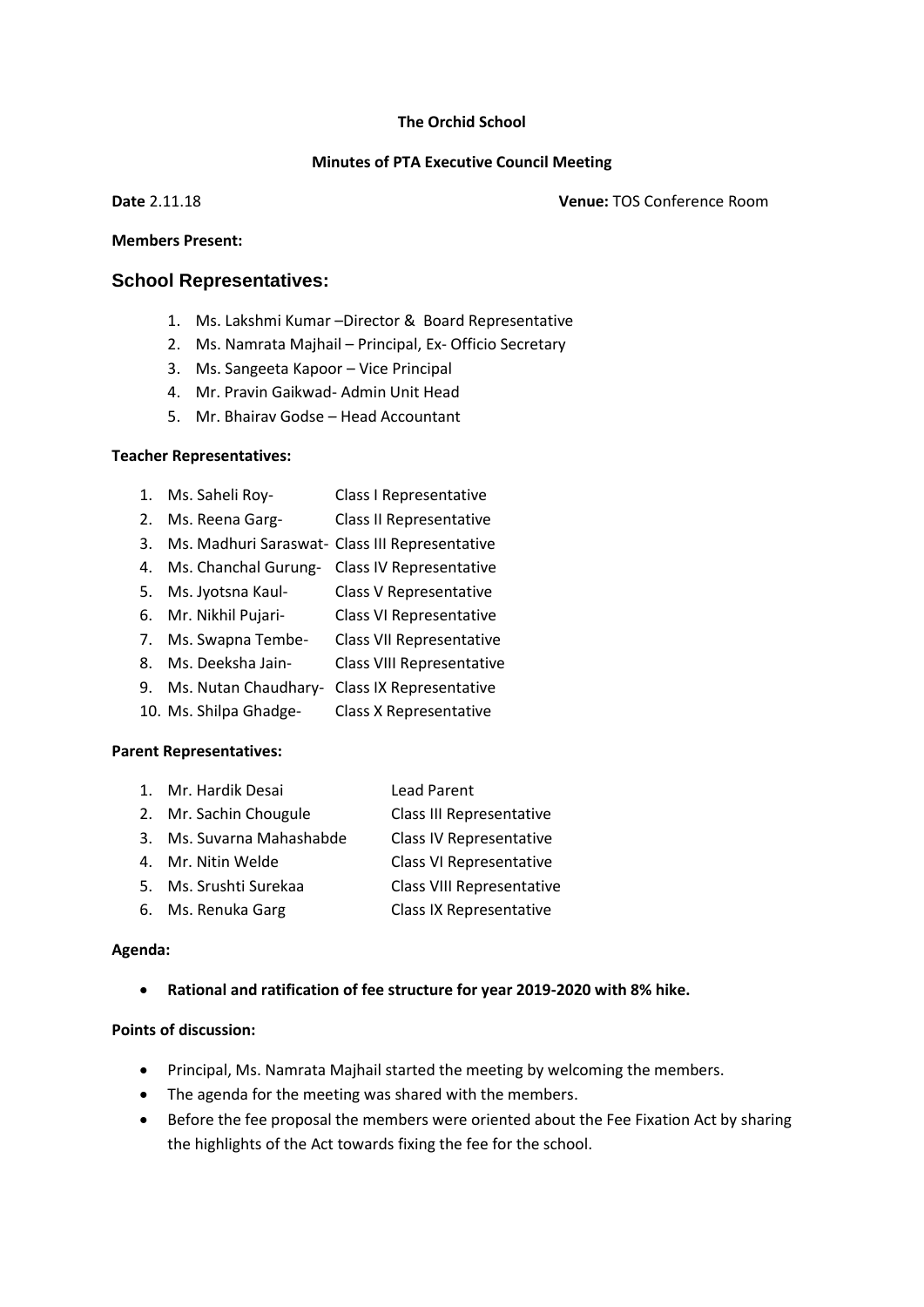- The members were given the clarity on the Act and that the proposed amount for hike for year 2019-20 to be 8%.
- The details of what kind of expenses are included in the fee and what components are excluded was shared.
- To give the insight of the budget and to justify the hike, the income and expenditure incurred up to October and proposed till March for the AY 2018-2019 was shared.
- Additional RTE component has been also considered during discussion and ratification of the proposed hike.
- The proposed fee structure for all class levels after 8% hike was presented to the members.
- Considering all the details of the budget and the justification for hike, members have ratified the hike of 8% in the fee for the AY 2019-2020.
- The decision regarding Fee Fixation for year 2019-20,will be shared with the Deputy Director of the Education department and with all concerned.

# **Class I Admission related-**

- The details of Class I admission details and the timeline was shared.
- Class I has the capacity of 105 students out of which 26 seats are reserved for RTE.
- The sibling and staff category of admission will take place on  $18<sup>th</sup>$  November 2018.
- Rest of the seats will be opened to all through online registration process.
- The age criteria for Class I admission will be 6 years as on  $30<sup>th</sup>$  September 2019.
- The PTA representative members for admission panel will be invited to be the part of the admission process.

# **Student Insurance related-**

- ZP has issued a GR that the students should be insured before they leave for the field trip outside school.
- School is exploring the proposals from various companies. One of the company has asked for the student data to share the proposal.
- It was suggested that only the number of students and the age group can be shared.

# **Intelligent Surveillance System-**

- PTA has enquired about the performance of IS2.
- One of the member appreciated that the experience through mobile application was good.
- A short insight of the use of the system was shared with the members present.
- The members have also expressed that they would like to see the report of the school's experience towards the end of the session.
- TOS has assured to provide with the same. The members will be called for a separate meeting to share the details.

# **Request for surprise check by Transport Committee-**

• The representative members of Transport Committee were requested to come for a surprise check of the buses and the documents related to transport.